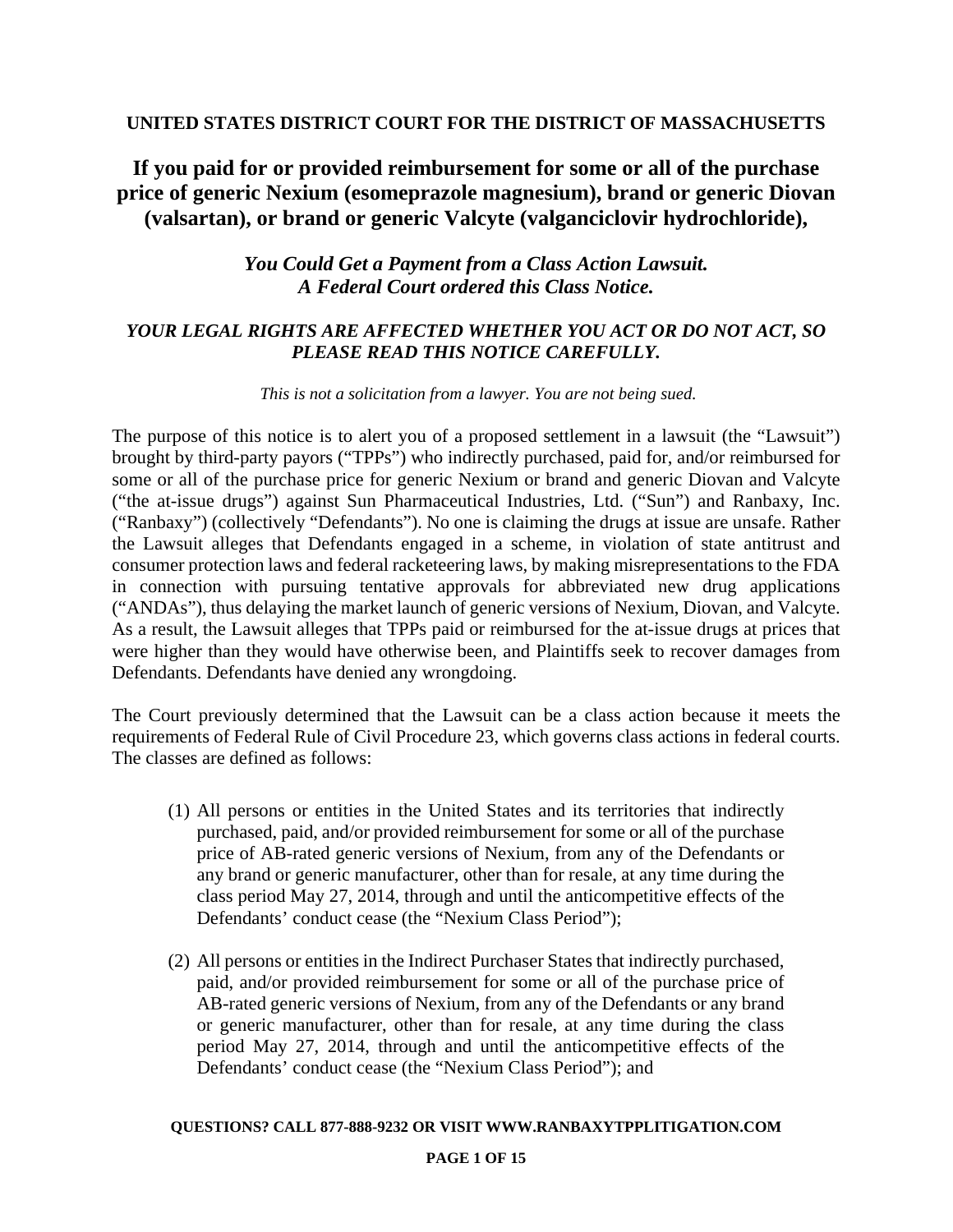- (3) All persons or entities in the United States and its territories that indirectly purchased, paid, and/or provided reimbursement for some or all of the purchase price of Diovan and/or AB-rated generic versions of Diovan from any of the Defendants or any brand or generic manufacturer, other than for resale, at any time during the class period September 28, 2012, through and until the anticompetitive effects of the Defendants' conduct cease (the "Diovan Class Period");
- (4) All persons or entities in the Indirect Purchaser States that indirectly purchased, paid, and/or provided reimbursement for some or all of the purchase price of Diovan and/or AB-rated generic versions of Diovan, from any of the Defendants or any brand or generic manufacturer, other than for resale, at any time during the class period September 28, 2012, through and until the anticompetitive effects of the Defendants' conduct cease (the "Diovan Class Period");
- (5) All persons or entities in the United States and its territories that indirectly purchased, paid, and/or provided reimbursement for some or all of the purchase price of Valcyte and/or AB-rated generic versions of Valcyte, from any of the Defendants or any brand or generic manufacturer, other than for resale, at any time during the class period August 1, 2014, through and until the anticompetitive effects of the Defendants' conduct cease (the "Valcyte Class Period"); and
- (6) All persons or entities in the Indirect Purchaser States that indirectly purchased, paid, and/or provided reimbursement for some or all of the purchase price of Valcyte and/or AB-rated generic versions of Valcyte, from any of the Defendants or any brand or generic manufacturer, other than for resale, at any time during the class period August 1, 2014, through and until the anticompetitive effects of the Defendants' conduct cease (the "Valcyte Class Period").

**The "Indirect Purchaser States" are**: Arizona, California, the District of Columbia, Florida, Hawaii, Iowa, Massachusetts, Maine, Michigan, Minnesota, Missouri, Nebraska, Nevada, New Hampshire, New Mexico, North Carolina, North Dakota, Oregon, South Dakota, Vermont, West Virginia, and Wisconsin.

**Excluded from all six of the Classes are:** natural person consumers; Defendants, their officers, directors, management, employees, subsidiaries, and affiliates; all federal and state governmental entities except for cities, towns, municipalities, or counties with self-funded prescription drug plans; all persons or entities who purchased the at-issue drugs for purposes of resale from any of the Defendants or any brand or generic manufacturer; fully insured health plans (*i.e.*, health plans that purchased insurance covering 100% of their reimbursement obligation to members); and pharmacy benefit managers.

According to Plaintiffs' economic experts, the anticompetitive effects for each Class begin on, and end on or before, the following dates:

### **QUESTIONS? CALL 877-888-9232 OR VISIT WWW.RANBAXYTPPLITIGATION.COM**

### **PAGE 2 OF 15**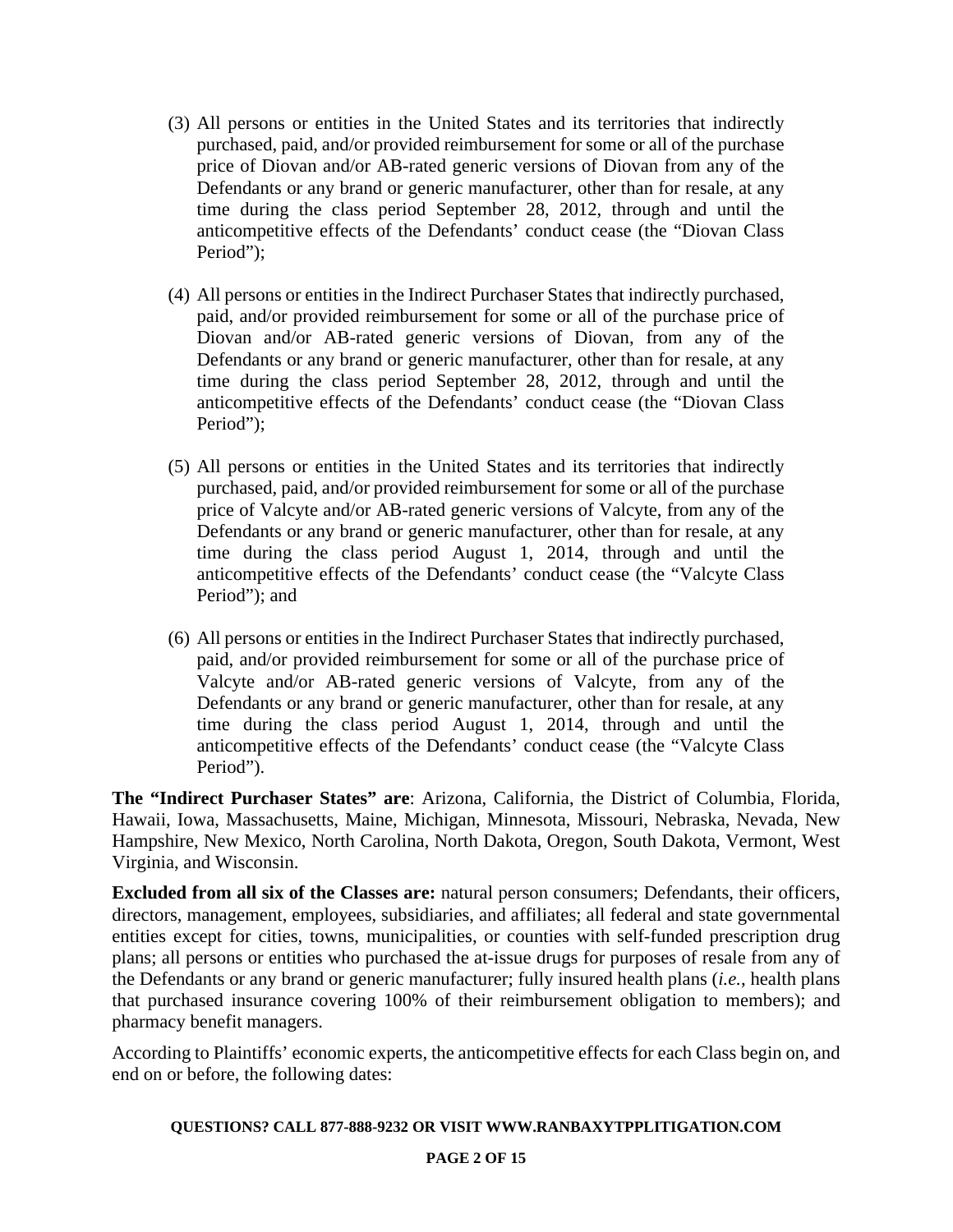| <b>Nexium Class Period</b>  | Beginning May 27, 2014, and ending no later than February 1,<br>2019    |
|-----------------------------|-------------------------------------------------------------------------|
| Diovan Class Period         | Beginning September 28, 2012, and ending no later than April 1,<br>2020 |
| <b>Valcyte Class Period</b> | Beginning August 1, 2014, and ending no later than April 1, 2020        |

The Court has preliminarily approved the proposed settlement between the Class and Ranbaxy (the "Settlement"). The proposed Settlement will provide for the payment of \$145 million (the "Settlement Fund") to resolve the Class's claims against Ranbaxy. The full text of the proposed settlement agreement (the "Settlement Agreement"), which is dated April 8, 2022, is available for your review at www.RanbaxyTPPLitigation.com.

The Court has scheduled a hearing to decide whether to approve the Settlement, the plan for allocating the Settlement Fund to members of the Classes ("Class Members") (summarized in Question 5 below), and the request of the attorneys for the Classes ("Class Counsel") for payment of attorneys' fees and reimbursement of expenses, and service awards for class representatives, out of the Settlement Fund (the "Fairness Hearing"). The Fairness Hearing is scheduled for September 8, 2022, at 11:00 a.m., before Judge Nathaniel Gorton at John Joseph Moakley United States Courthouse, One Courthouse Way, Boston, Massachusetts 02210.

| <b>YOUR LEGAL RIGHTS AND OPTIONS IN THIS LAWSUIT</b> |                                                                                                                                                                                                                                                                                                  |  |
|------------------------------------------------------|--------------------------------------------------------------------------------------------------------------------------------------------------------------------------------------------------------------------------------------------------------------------------------------------------|--|
| <b>DO NOTHING</b>                                    | If you are a member of a Class, by doing nothing you will<br>remain in that Class but will not be entitled to share in any<br>distribution from the Settlement Fund. You will be bound by<br>any decision of the Court in this Lawsuit, including rulings<br>on the Settlement. See Question 11. |  |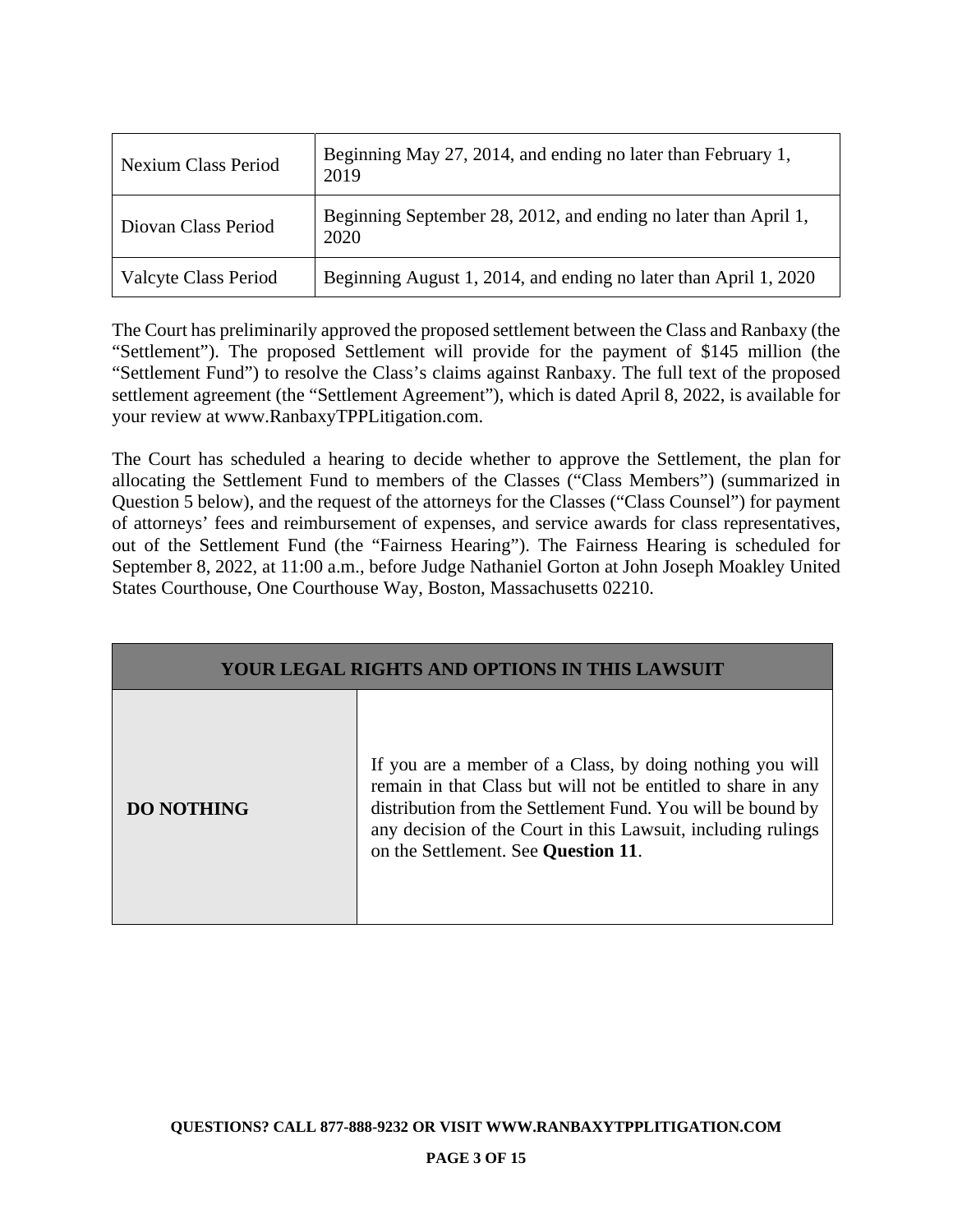| <b>SUBMIT A CLAIM FORM</b>                                                                     | If you did not exclude yourself from one or more of the classes<br>prior to the December 20, 2021 deadline and believe you are<br>a Class Member, you will need to complete and return a claim<br>form to obtain a share of the Settlement Fund. The claim form,<br>and information on how to submit it, are available on the<br>Settlement website. Proofs of Claim must be postmarked (if<br>mailed) or received (if submitted online) on or before<br>October 11, 2022. See Question 7 for more information. |
|------------------------------------------------------------------------------------------------|-----------------------------------------------------------------------------------------------------------------------------------------------------------------------------------------------------------------------------------------------------------------------------------------------------------------------------------------------------------------------------------------------------------------------------------------------------------------------------------------------------------------|
| <b>OBJECT TO THE</b><br><b>SETTLEMENT OR</b><br><b>SPEAK AT THE</b><br><b>FAIRNESS HEARING</b> | If you object to all or any part of the Settlement or desire to<br>speak in person at the Fairness Hearing, you must file a<br>written letter of objection and/or a notice of intention to<br>speak along with a summary statement with the Court and<br>with Lead Class Counsel and Counsel for Ranbaxy by<br>July 18, 2022. See Question 10.                                                                                                                                                                  |
| <b>GET MORE</b><br><b>INFORMATION</b>                                                          | If you would like more information about the Lawsuit, you<br>can review this notice and send questions to the Settlement<br>Administrator and/or Lead Class Counsel. See Questions 12<br>and 18.<br>DO NOT CONTACT THE COURT OR THE<br>DEFENDANTS IF YOU HAVE QUESTIONS<br><b>REGARDING THIS NOTICE.</b>                                                                                                                                                                                                        |

This notice incorporates by reference the definitions in the Settlement Agreement. The Settlement Agreement and the Court's Preliminary Approval Order are posted on the Settlement website, www.RanbaxyTPPLitigation.com. All capitalized terms used, but not defined, shall have the same meanings as in the Settlement Agreement and the Court's Preliminary Approval Order.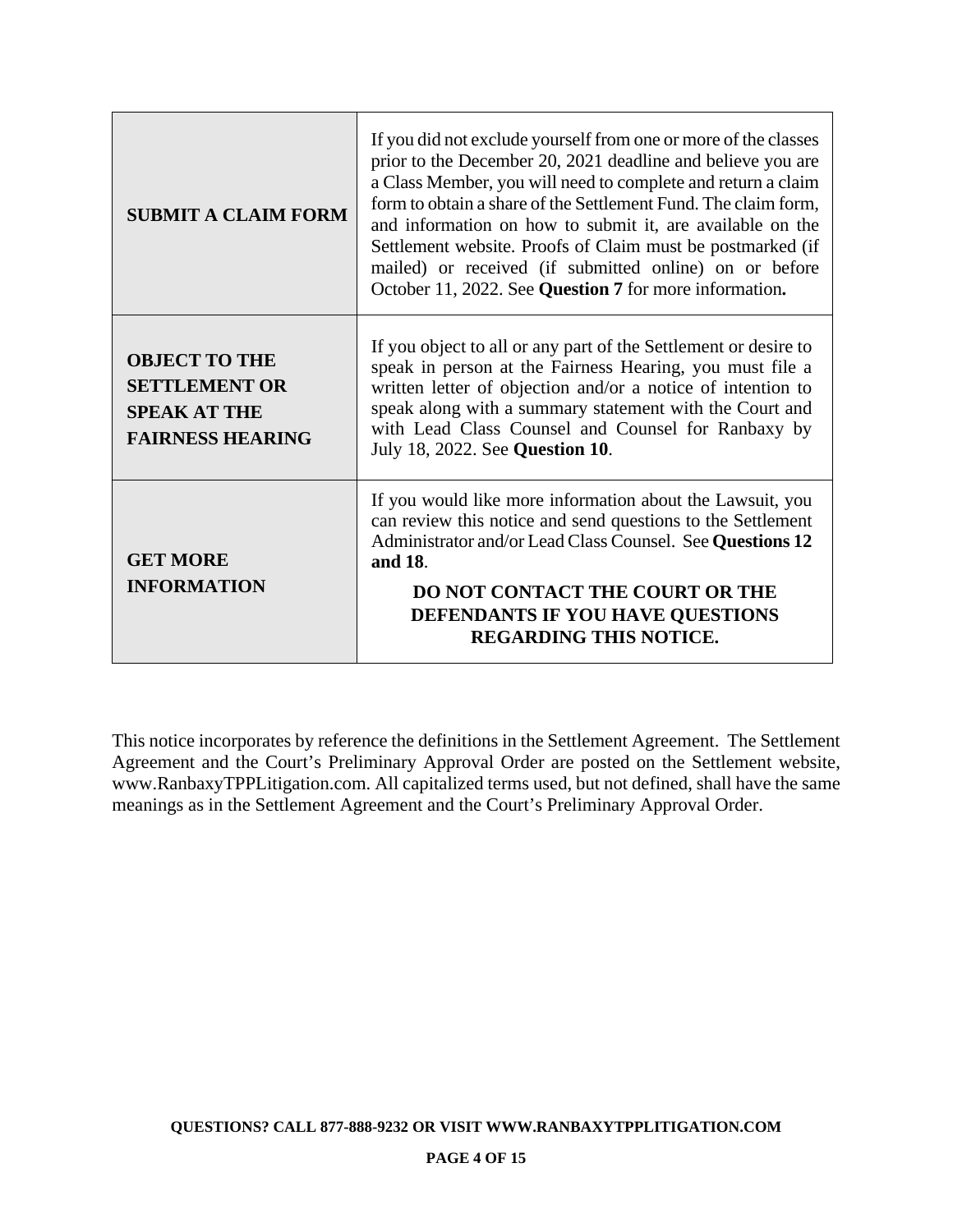| <u>1.</u>        |                                                                             |
|------------------|-----------------------------------------------------------------------------|
| 2.               |                                                                             |
| 3.               |                                                                             |
| $\overline{4}$ . |                                                                             |
|                  |                                                                             |
| 5.               |                                                                             |
|                  |                                                                             |
| 6.               |                                                                             |
|                  | HOW YOU GET A PAYMENT: SUBMITTING A CLAIM FORM 11                           |
| 7.               |                                                                             |
| 8.               |                                                                             |
| 9.               |                                                                             |
|                  |                                                                             |
| 10.              |                                                                             |
|                  |                                                                             |
| 11.              |                                                                             |
|                  |                                                                             |
| 12.              |                                                                             |
| 13.              |                                                                             |
| 14.              |                                                                             |
|                  |                                                                             |
| 15.              | When and where will the Court decide whether to approve the Settlement?  14 |
| 16.              |                                                                             |
| 17.              |                                                                             |
|                  |                                                                             |
| 18.              |                                                                             |

## QUESTIONS? CALL 877-888-9232 OR VISIT WWW.RANBAXYTPPLITIGATION.COM

### **PAGE 5 OF 15**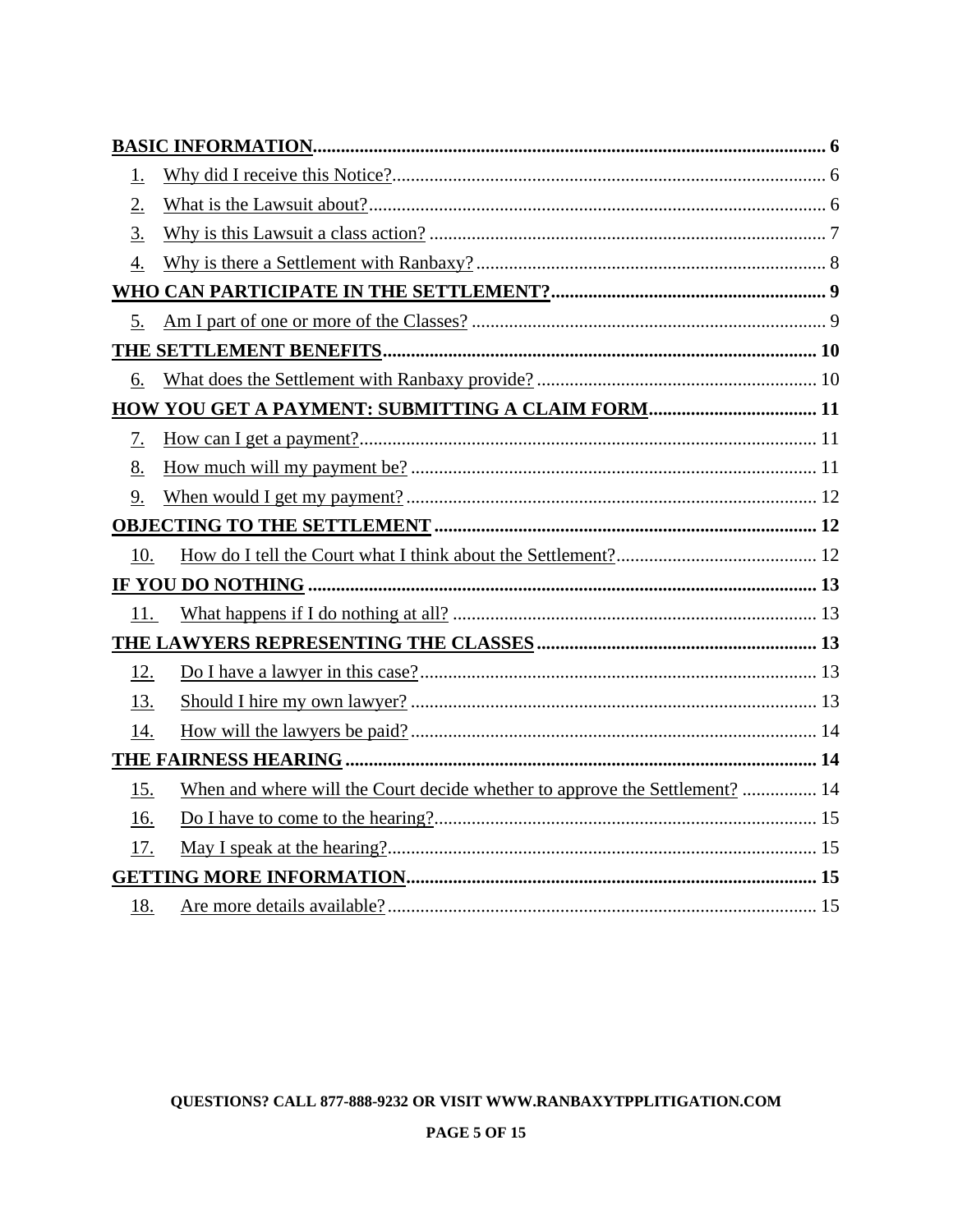## **BASIC INFORMATION**

## **1. Why did I receive this notice?**

You received this notice because, according to available records, you may have indirectly purchased, paid for, and/or reimbursed for some or all of the purchase price for generic Nexium, or brand and generic Diovan and Valcyte, at some point during the relevant class periods. A prior notice about the Lawsuit and the Court's decision to certify the Classes was mailed to you on or about November 5, 2021. This second notice is being sent to you because a proposed Settlement with Ranbaxy has been reached in this Lawsuit.

A federal court authorized this notice because you have a right to know that you may be part of one or more of the certified Classes and about all of your options under the proposed Settlement. This notice explains the Lawsuit and the Settlement; describes the certified Classes whose rights may be affected by the Settlement; and explains your legal rights. Note that you may have received this notice in error; simply receiving this notice does not mean that you are definitely a member of one or more Classes. You may confirm that you are a member of one or more of the Classes by reviewing the criteria set forth in **Question 5** below. You may also call, email, or write to the lawyers in this case at the telephone numbers or addresses listed in **Question 12** below.

## **2. What is the Lawsuit about?**

Plaintiffs United Food and Commercial Workers Health and Welfare Fund of Northeastern Pennsylvania ("UFCW NEPA"), Louisiana Health Service & Indemnity Company d/b/a Blue Cross and Blue Shield of Louisiana and HMO Louisiana, Inc. ("BCBS LA") (collectively, the "Plaintiffs") filed lawsuits individually and as representatives of all persons or entities in the Classes. The Court has appointed them as class representatives.

The Lawsuit alleges that Defendants violated federal racketeering, state antitrust, and state consumer protection laws. Plaintiffs allege that, in 2007-2008, generic-drug-maker Ranbaxy wrongfully obtained from the FDA "tentative approval" for a series of first-to-file abbreviated new drug applications ("ANDAs"), including for generic versions of Nexium, Diovan, and Valcyte. Plaintiffs allege that Ranbaxy did so by misrepresenting both the manufacturing conditions of its plants (including one in Paonta Sahib, India) and the results of analyses conducted about the integrity of data generated at those plants. Plaintiffs also allege that those tentative approvals secured for Ranbaxy "180-day exclusivity" status, which enabled Ranbaxy to block other generics from gaining FDA approval until after Ranbaxy's drugs entered the markets. Plaintiffs allege that had Ranbaxy not made misrepresentations to the FDA, the FDA would not have granted the tentative approvals and generic entry by one or more other companies would have occurred sooner than it did.

#### **QUESTIONS? CALL 877-888-9232 OR VISIT WWW.RANBAXYTPPLITIGATION.COM**

### **PAGE 6 OF 15**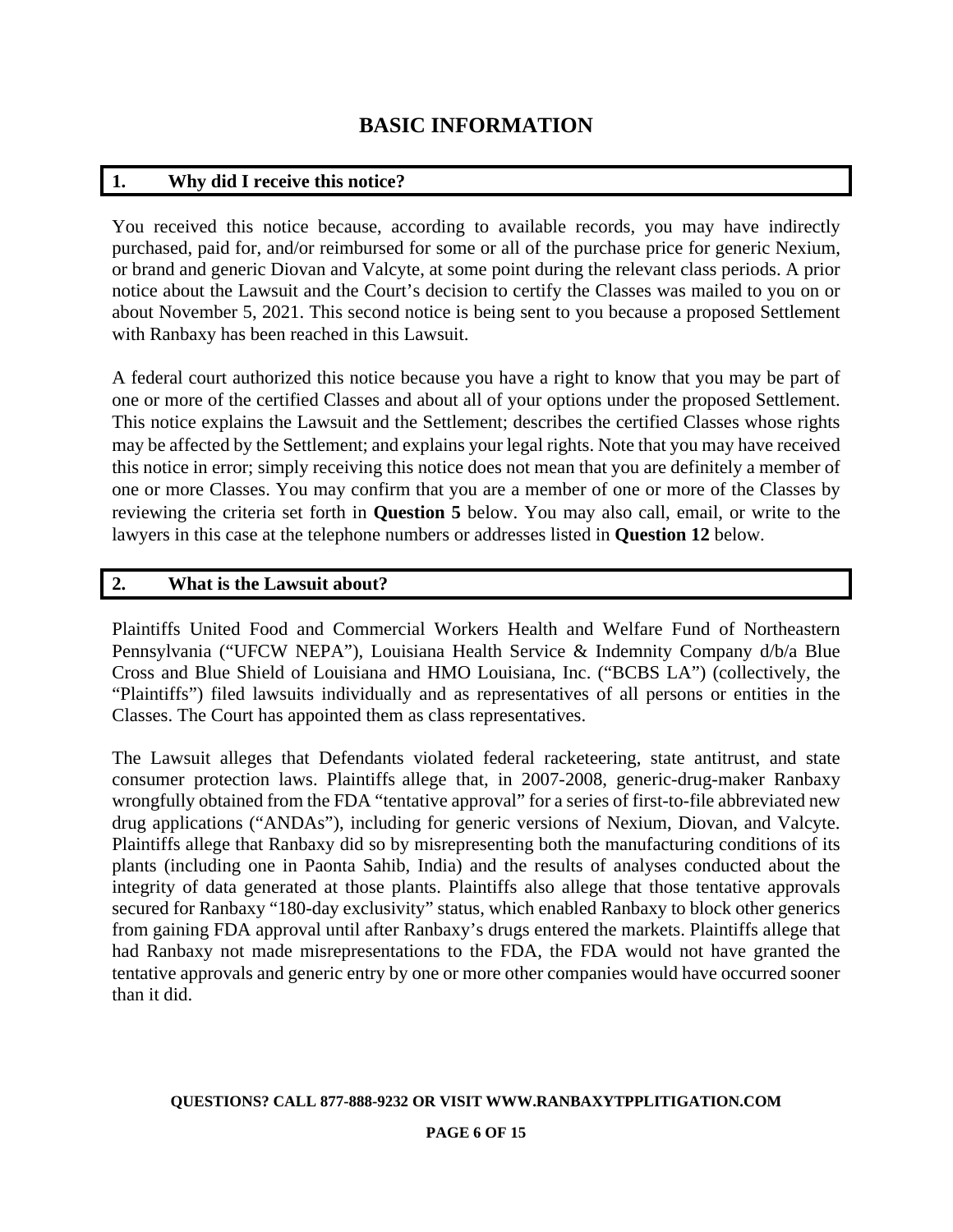The Lawsuit asserts that, as a result of Ranbaxy's alleged unlawful conduct, the prices paid for the at-issue drugs were higher than they otherwise would have been. Plaintiffs seek to recover damages in the form of overcharges they allege were caused by Defendants' conduct. A copy of the operative class action complaint, filed March 3, 2021, is available at www.RanbaxyTPPLitigation.com, a website designed to keep Class Members informed of the status of the Settlement. Defendants deny all of these allegations, including that the Plaintiffs or Class Members are entitled to damages or other relief.

Following the completion of fact discovery, expert discovery, class certification, summary judgment motions, and motions determining the admissibility of expert testimony, and following extensive negotiations, Plaintiffs, individually and on behalf of the Classes, entered into the Settlement with Defendants. The Settlement Agreement is available for review on the Settlement website. The Settlement is not an admission of wrongdoing by Ranbaxy or an admission by Plaintiffs of any lack of merit in their claims.

THE COURT HAS NOT DECIDED WHETHER DEFENDANTS VIOLATED ANY LAWS. THIS NOTICE IS NOT AN EXPRESSION OF ANY OPINION BY THE COURT AS TO THE MERITS OF PLAINTIFFS' CLAIMS OR THE DEFENSES ASSERTED BY DEFENDANTS.

## **3. Why is this Lawsuit a class action?**

In a class action lawsuit, one or more persons or entities sue on behalf of others who have similar claims. Together, all these entities make up the "class" and are called the "class" or "class members." The companies that filed suit are called the "plaintiffs" (or "class representatives"). The companies that are sued, in this case Ranbaxy and Sun, are called the "Defendants."

In a class action lawsuit, one court resolves the issues for everyone in the class, except for those class members who exclude themselves from the class.

In allowing this Lawsuit to proceed as a class action, on May 14, 2021, Judge Nathaniel M. Gorton certified six Classes of Third-Party Payors, described in more detail in **Question 5** below.

The Court decided that this Lawsuit can proceed as a class action because it meets the requirements of Federal Rule of Civil Procedure 23, which governs class actions in federal courts. Specifically, the Court found that:

- The Class is so numerous that joinder of all members is impractical ("numerosity");
- There are questions of law or fact common to the Class ("commonality");
- The claims or defenses of the representative parties are typical of the claims or defenses of the Class ("typicality");
- The representative parties and their lawyers will fairly and adequately protect the interests of the Class ("adequacy"); and

### **QUESTIONS? CALL 877-888-9232 OR VISIT WWW.RANBAXYTPPLITIGATION.COM**

## **PAGE 7 OF 15**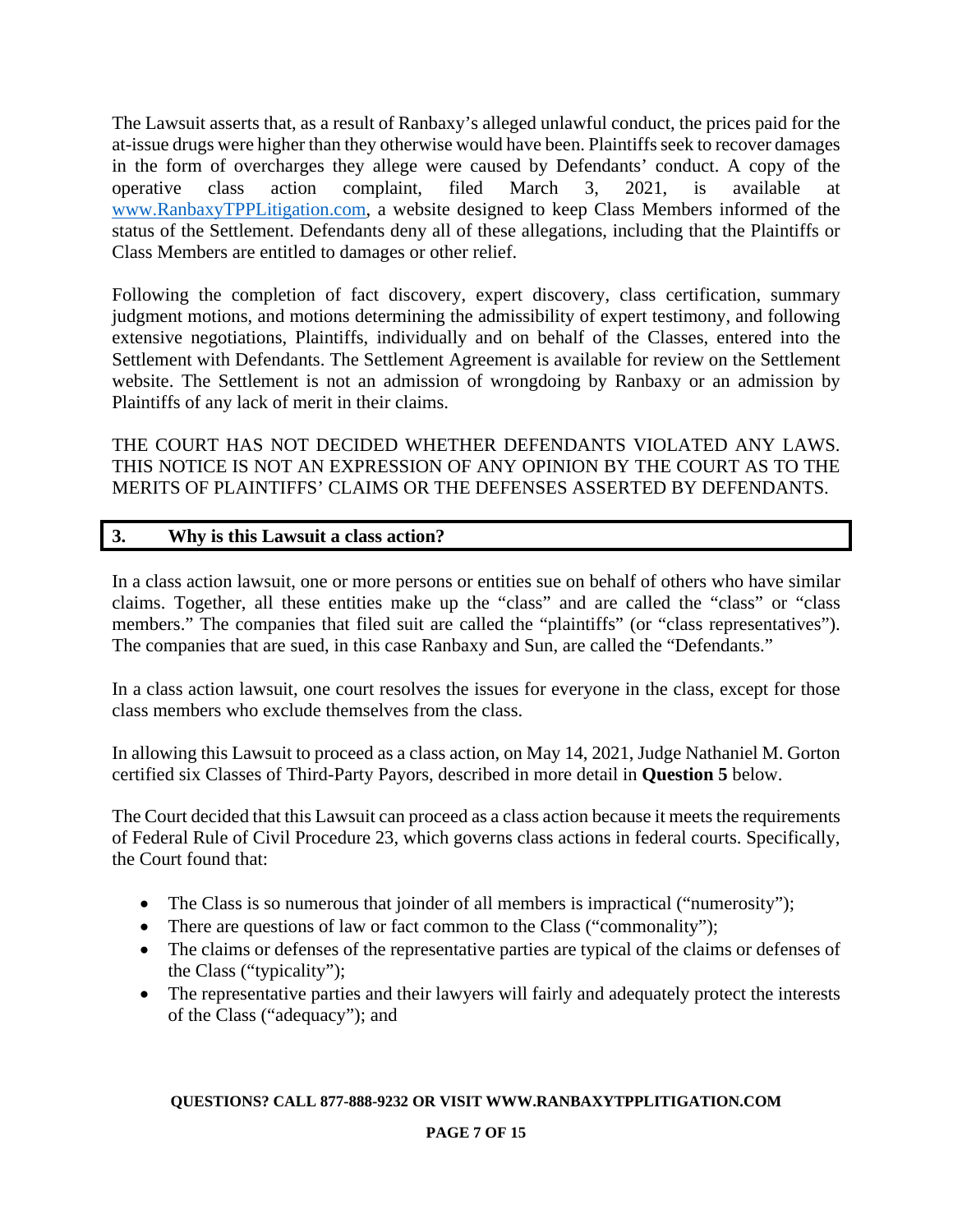Common legal and factual questions predominate over any questions affecting only individual members of the Class, and this class action is the superior method for fair and efficient adjudication of this controversy ("predominance" and "superiority").

In so doing, the Court found that Plaintiffs sufficiently showed that class-wide injury "is provable through common evidence" to the Class and that common issues predominate over individualized inquiries. Common legal and factual questions include:

- Whether Ranbaxy willfully engaged in anticompetitive conduct;
- Whether Ranbaxy formed an enterprise with Buc & Beardsley (its law firm) and Parexel (its consultant) with the common goal of securing tentative approval for Ranbaxy's ANDAs;
- Whether Ranbaxy participated, directly or indirectly, in the conduct of the enterprise;
- Whether Ranbaxy agreed to the overall objective of the conspiracy gaining tentative approval for Nexium/Diovan/Valcyte;
- Whether Ranbaxy committed at least two distinct predicate acts related to one another and the overall conspiracy;
- Whether Ranbaxy and its co-conspirators engaged in a pattern of racketeering activity;
- Whether Ranbaxy's and its co-conspirators' unlawful conduct caused the FDA to grant tentative approval to Ranbaxy's ANDAs for generic Nexium/Diovan/Valcyte;
- Whether Ranbaxy's activities, in whole or in part, have substantially affected interstate commerce;
- Whether Ranbaxy unlawfully acquired and/or maintained market power through all or part of its overall anticompetitive scheme;
- Whether direct proof of Ranbaxy's market power is available and, if so, whether it is sufficient to prove Ranbaxy's market power without the need to define relevant markets;
- Whether Ranbaxy's unlawful conduct was a substantial contributing factor in causing some delay in the market entry of AB-rated generic versions of Nexium/Diovan/Valcyte;
- Determination of a reasonable estimate of the extent of delay Ranbaxy's unlawful conduct caused; and
- The quantum of overcharges paid by the Classes in the aggregate.

A copy of the Court's order may be found at www.RanbaxyTPPLitigation.com.

## **4. Why is there a Settlement with Ranbaxy?**

The Settlement is the product of extensive negotiations between Lead Class Counsel and counsel for Ranbaxy, with mediation and after lengthy, hard-fought litigation. At the time of the Settlement, discovery was complete, expert reports had been exchanged and experts examined, motions for class certification and summary judgment and to determine the admissibility of expert testimony had been decided, and Plaintiffs and Ranbaxy were preparing for trial in April 2022. By settling, the Classes and Ranbaxy avoid the cost and risks of trial and possible appeals. For the

## **QUESTIONS? CALL 877-888-9232 OR VISIT WWW.RANBAXYTPPLITIGATION.COM**

## **PAGE 8 OF 15**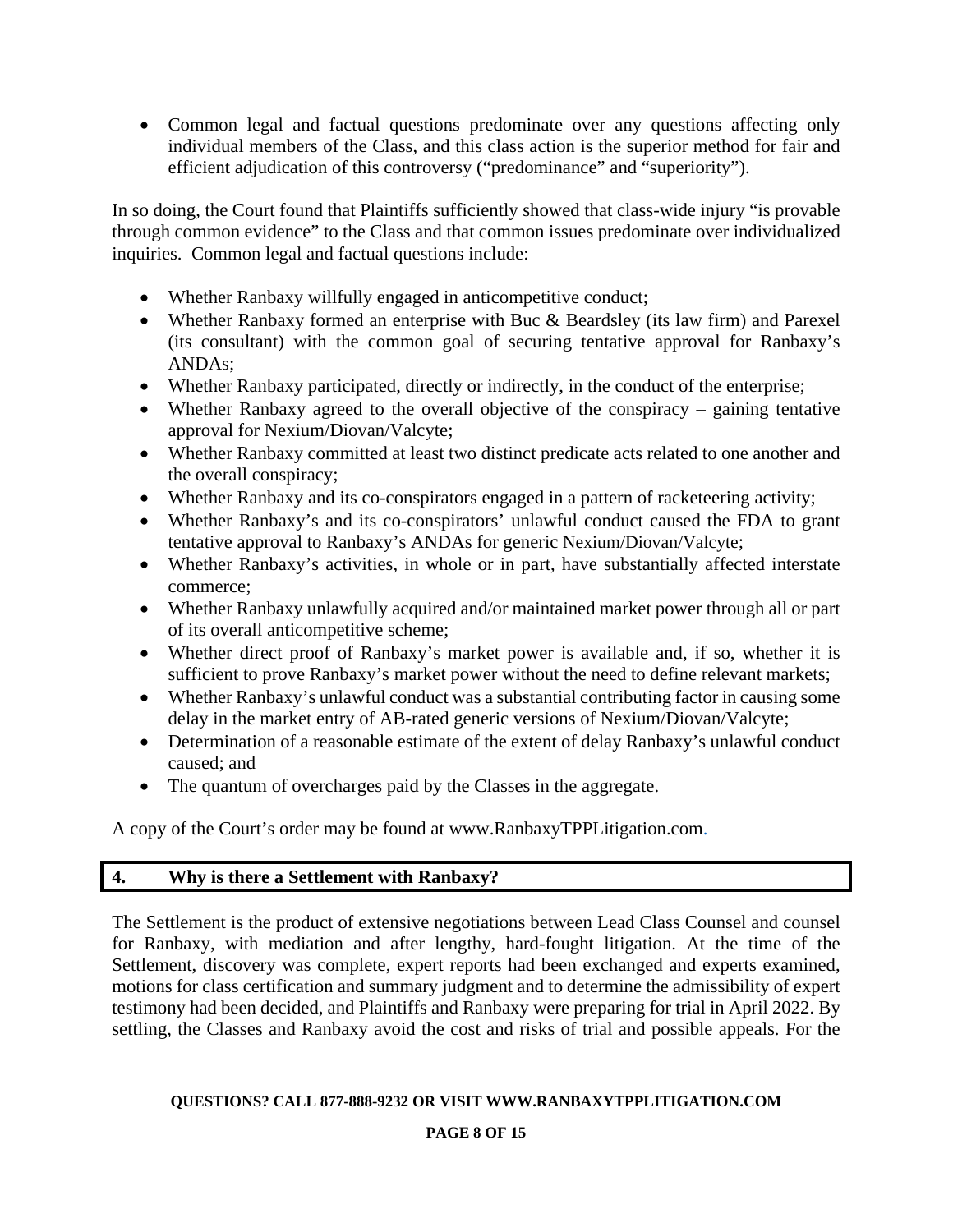Classes, the Settlement, if approved by the Court, ensures that the Class Members will receive compensation for all harm arising from Defendants' alleged scheme to delay the market entry of less expensive, generic versions of Diovan, Nexium, and Valcyte. Plaintiffs and Lead Class Counsel believe that the terms of the Settlement, including payment by Ranbaxy of \$145 million in exchange for a release of Plaintiffs' claims against Ranbaxy, are fair, adequate, and reasonable, and in the best interests of the Classes.

# **WHO CAN PARTICIPATE IN THE SETTLEMENT?**

To see if you are in the Classes and, if so, how you will be able to share in the Settlement Fund, you need to determine whether you may be a Class Member.

## **5. Am I part of one or more of the Classes?**

Third-Party Payors are entities (besides the patient) that provide payment or reimbursement for health care expenses, like prescription drug benefits. They include entities such as health insurance companies, self-insured health and welfare plans that make payments from their own funds, and other health benefit providers and entities with self-funded plans that contract with a health insurer or administrator to administer their prescription drug benefits. Third-Party Payors include such private entities that may provide prescription drug benefits for current or former public employees and/or public benefits programs, but only to the extent that such a private entity purchased for consumption by its members, employees, insureds, participants, or beneficiaries, any of the following: generic Nexium; brand or generic Diovan; or brand or generic Valcyte. Please note that the Classes include purchases of generic Nexium (esomeprazole magnesium) only and do not include purchases of branded Nexium. You are a member of the Class(es) if you are a TPP and you purchased or provided reimbursement for prescription drugs as described below.

- (1) **Generic Nexium Nationwide Class.** From May 27, 2014 through February 1, 2019, you purchased or paid for some or all of the purchase price of AB-rated generic versions of Nexium in the United States and its territories;
- (2) **Generic Nexium State Law Class.** From May 27, 2014 through February 1, 2019, you purchased or paid for some or all of the purchase price of AB-rated generic versions of Nexium in Arizona, California, the District of Columbia, Florida, Hawaii, Iowa, Massachusetts, Maine, Michigan, Minnesota, Missouri, Nebraska, Nevada, New Hampshire, New Mexico, North Carolina, North Dakota, Oregon, South Dakota, Vermont, West Virginia, and Wisconsin;
- (3) **Brand or Generic Diovan Nationwide Class.** From September 28, 2012 through April 1, 2020, you purchased or paid for some or all of the purchase price of Diovan and/or AB-rated generic versions of Diovan in the United States and its territories;
- (4) **Brand or Generic Diovan State Law Class.** From September 28, 2012 through April 1, 2020, you purchased or paid for some or all of the purchase price of Diovan and/or AB-rated generic

### **QUESTIONS? CALL 877-888-9232 OR VISIT WWW.RANBAXYTPPLITIGATION.COM**

### **PAGE 9 OF 15**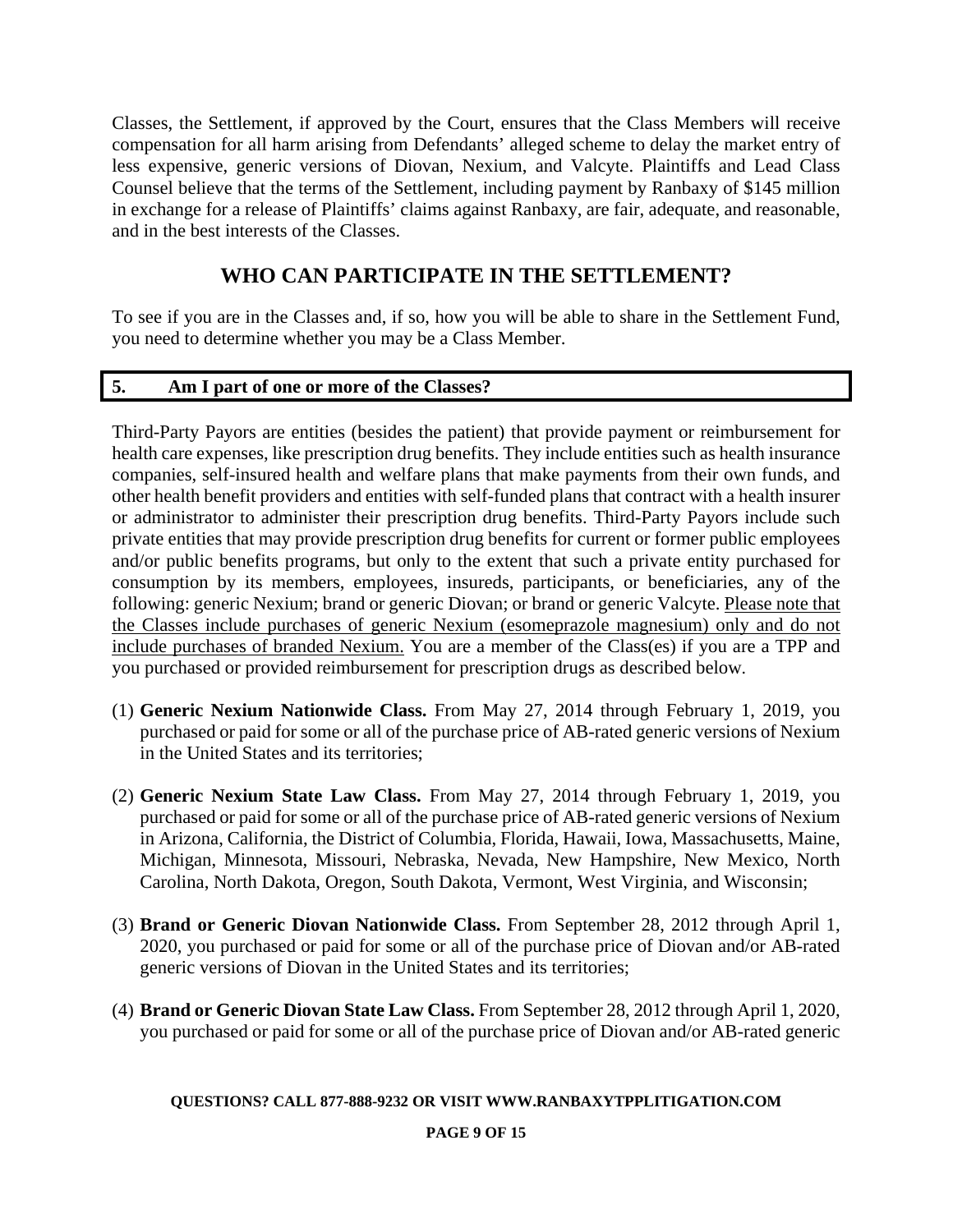versions of Diovan in Arizona, California, the District of Columbia, Florida, Hawaii, Iowa, Massachusetts, Maine, Michigan, Minnesota, Missouri, Nebraska, Nevada, New Hampshire, New Mexico, North Carolina, North Dakota, Oregon, South Dakota, Vermont, West Virginia, and Wisconsin;

- (5) **Brand or Generic Valcyte Nationwide Class.** From August 1, 2014 through April 1, 2020, you purchased or paid for some or all of the purchase price of Valcyte and/or AB-rated generic versions of Valcyte, in the United States and its territories; or
- (6) **Brand or Generic Valcyte State Law Class.** From August 1, 2014 through April 1, 2020, you purchased or paid for some or all of the purchase price of Valcyte and/or AB-rated generic versions of Valcyte in Arizona, California, the District of Columbia, Florida, Hawaii, Iowa, Massachusetts, Maine, Michigan, Minnesota, Missouri, Nebraska, Nevada, New Hampshire, New Mexico, North Carolina, North Dakota, Oregon, South Dakota, Vermont, West Virginia, and Wisconsin.

You are not a member of the Classes if you are among the following:

- natural person consumers;
- Defendants, their officers, directors, management, employees, subsidiaries, and affiliates;
- all federal and state governmental entities except for cities, towns, municipalities, or counties with self-funded prescription drug plans;
- all persons or entities who purchased Diovan, Nexium, Valcyte, or their AB-rated generic versions for purposes of resale;
- fully insured health plans (*i.e.*, health plans that purchased insurance covering 100% of their reimbursement obligation to members); and
- pharmacy benefit managers.

Entities that submitted a valid exclusion request before the December 20, 2021 exclusion deadline described in the previous notice of this Lawsuit sent to all Class Members are also excluded.

If you are not sure whether you are included, you may call, email, or write to the lawyers in this case at the telephone numbers, email addresses, or addresses listed in **Question 12** below.

# **THE SETTLEMENT BENEFITS**

## **6. What does the Settlement with Ranbaxy provide?**

Ranbaxy will pay \$145 million into the Settlement Fund, which will be held in escrow for the benefit of the Classes (including any interest that accrues) pending the Court's approval of the Settlement and Lead Class Counsel's plan to distribute the Settlement Fund to Class Members. The payment from Ranbaxy will be made within ninety (90) business days after preliminary approval of the Settlement by the Court.

### **QUESTIONS? CALL 877-888-9232 OR VISIT WWW.RANBAXYTPPLITIGATION.COM**

### **PAGE 10 OF 15**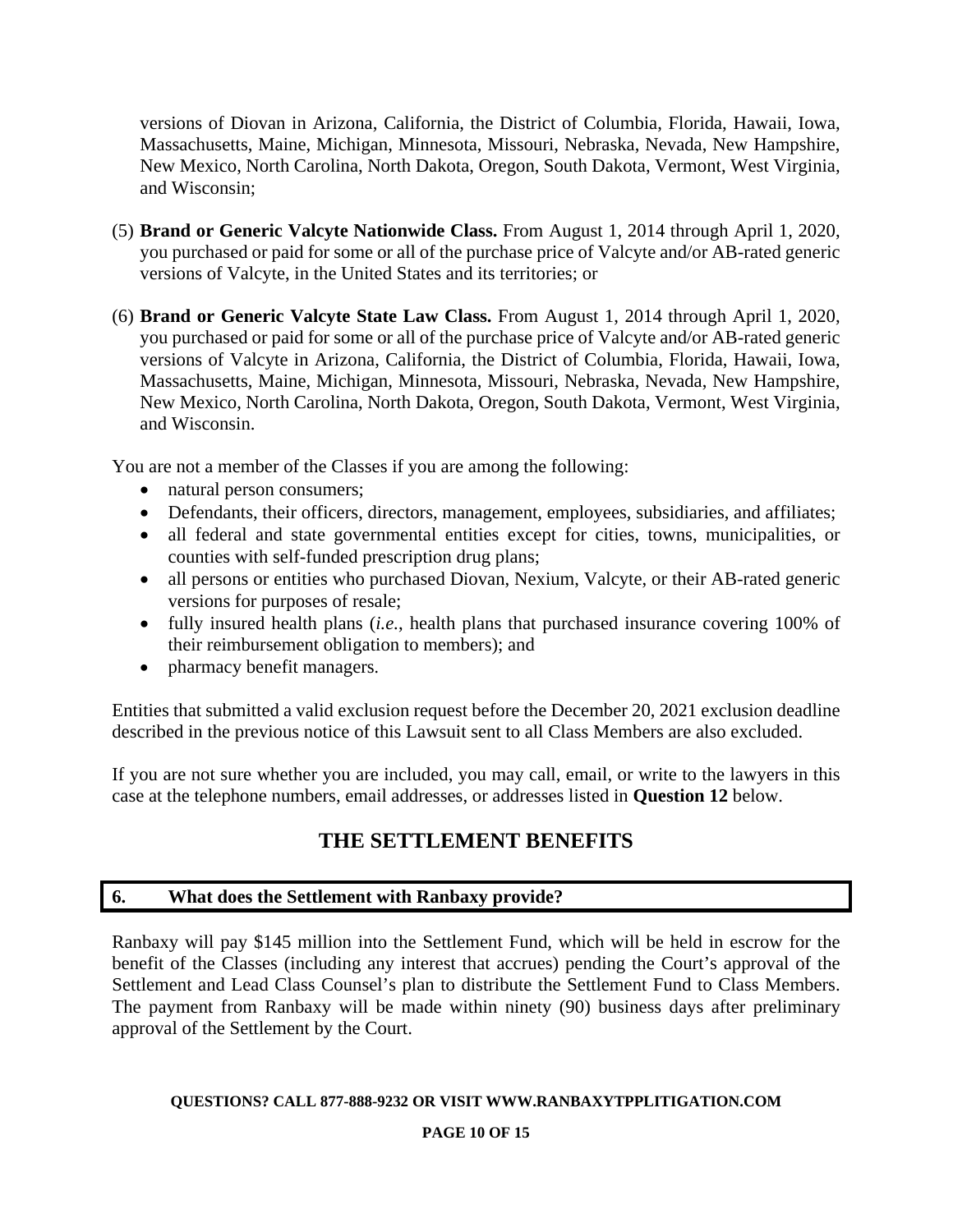If the Settlement is approved by the Court and becomes final, Class Counsel will seek approval from the Court to obtain from the Settlement Fund: (i) reimbursement of reasonable costs and expenses incurred by Class Counsel in connection with the Settlement and the litigation; (ii) attorneys' fees for Class Counsel of up to one-third of the Settlement Fund net of reimbursed litigation expenses; and (iii) payment for service awards to Plaintiffs in recognition of their efforts to date on behalf of the Settlement Classes. The remainder after payment of the above expenses and payment of any Administration Expenses (the "Net Settlement Fund") will be divided among Class Members that timely return valid, approved claim forms pursuant to the Plan of Allocation. Subject to Court approval, the Net Settlement Fund will be divided as follows: 72.6% to the Diovan classes, 26.2% to the Nexium classes, and 1.2% to the Valcyte classes.

In exchange, Plaintiffs' and the Classes' claims against Ranbaxy will be dismissed with prejudice, and Ranbaxy will be released by Class Members from all claims concerning the subject matter of or acts, omissions, or other conduct alleged in the Second Amended Class Complaint. The full text of the release is included in the Settlement Agreement available at www.RanbaxyTPPLitigation.com.

The Settlement Agreement may be terminated if, for example, the Court does not approve the Settlement. If the Settlement Agreement is terminated, the Lawsuit will proceed against Ranbaxy as if a Settlement had not been reached.

# **HOW YOU GET A PAYMENT: SUBMITTING A CLAIM FORM**

## **7. How can I get a payment?**

To be eligible to receive a payment if the Court approves the Settlement, all Class Members must complete and submit a valid claim form to request their *pro rata* shares of the Net Settlement Fund. You will not be responsible for calculating the amount you are entitled to receive. You can get a Claim Form at www.RanbaxyTPPLitigation.com or by calling 1-877-888-9232 or writing to the address below and requesting a Claim Form. Claim Forms must be received (if submitted online) or postmarked (if mailed) by **October 11, 2022**, and may be submitted online at www.RanbaxyTPPLitigation.com or mailed to the address below:

> Ranbaxy TPP Litigation c/o A.B. Data, Ltd. P.O. Box 173137 Milwaukee, WI 53217

## **8. How much will my payment be?**

Each Class Member's share of the Net Settlement Fund will be based on its qualifying purchases of brand and/or generic Diovan, Nexium, and Valcyte, and will be determined according to the

## **QUESTIONS? CALL 877-888-9232 OR VISIT WWW.RANBAXYTPPLITIGATION.COM**

**PAGE 11 OF 15**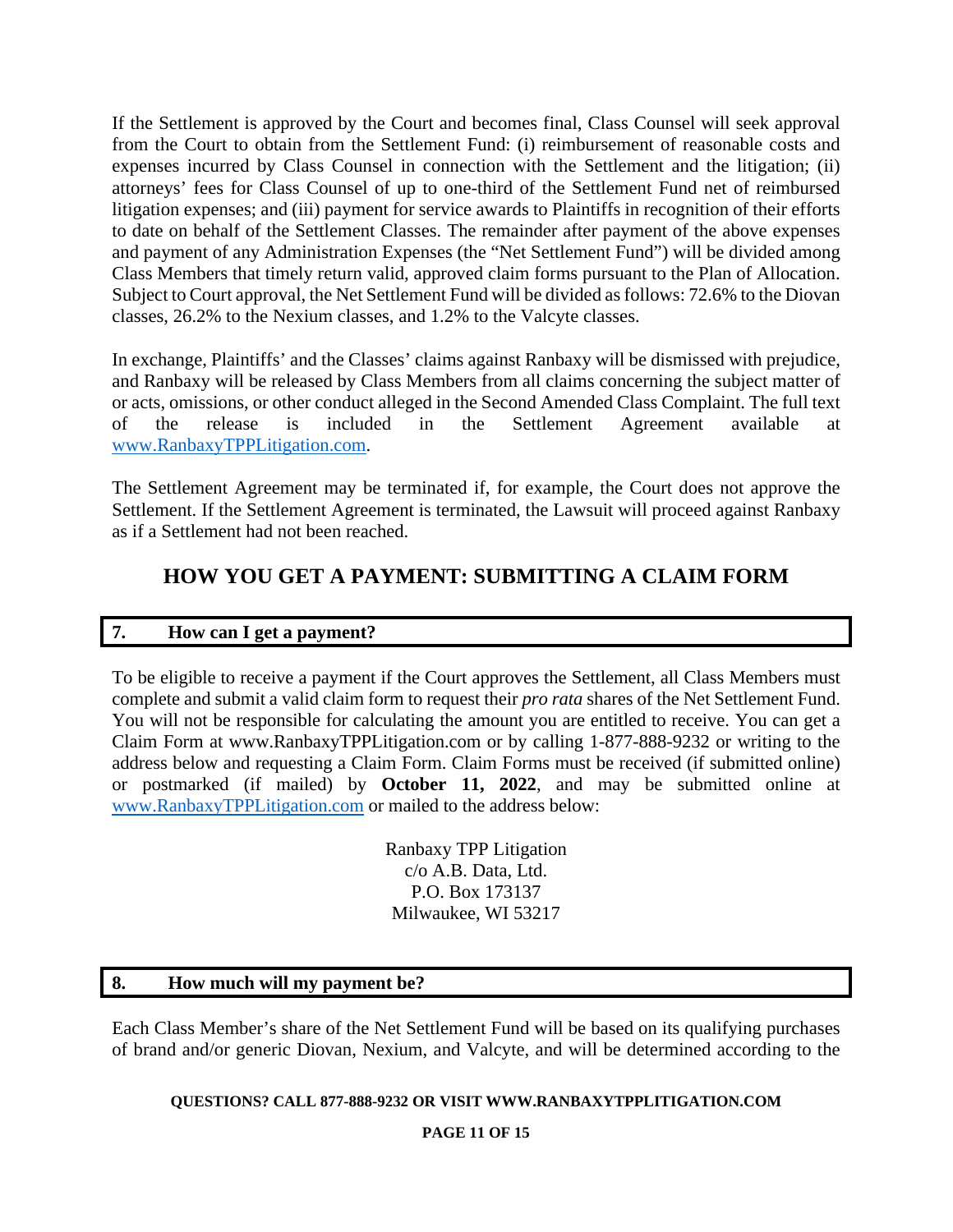Plaintiffs' proposed Plan of Allocation, if approved by the Court. Payments will be based on a number of factors, including the number of valid claims filed by all members of the Class and the dollar value of each member of the Classes' purchase(s) in proportion to the total claims filed. Complete details of how your recovery will be calculated are in the detailed Plan of Allocation, which can be viewed at www.RanbaxyTPPLitigation.com.

## **9. When would I get my payment?**

The Court must approve the Settlement and any appeals of that decision must be resolved before any money is distributed to Class Members. The Settlement Administrator must also complete processing of all of the Claim Forms and determine distribution amounts. This process can take several months.

# **OBJECTING TO THE SETTLEMENT**

You can tell the Court that you do not agree with any part of the Settlement and/or Class Counsel's request for attorneys' fees and reimbursement of expenses by filing an objection.

## **10. How do I tell the Court what I think about the Settlement?**

If you are a Class Member, you can ask the Court to deny approval of the Settlement by filing an objection. You may tell the Court that you object, entirely or in part, to the Settlement and/or Class Counsel's request for attorneys' fees and reimbursement of expenses and Plaintiffs' request for service awards. You cannot ask the Court to order a different Settlement; the Court can only approve or reject the Settlement. If the Court denies approval, no Settlement payments will be sent out and the Lawsuit against Ranbaxy will continue. If that is what you want to happen, you must object. You may also ask the Court to speak in person at the Fairness Hearing.

Any objection to the Settlement and/or requests to speak in person at the Fairness Hearing must be in writing. If you file a timely written objection, you may, but are not required to, appear at the Fairness Hearing, either in person or through your own attorney. If you appear through your own attorney, you are responsible for hiring and paying that attorney. All written objections and supporting papers and/or requests to speak in person at the Fairness Hearing must (a) include your name, address, telephone number, and signature and clearly identify the case name and number (*In re Ranbaxy Generic Drug Application Antitrust Litigation*, No. 19-MD-02878-NMG (D. Mass.)); (b) provide a summary statement outlining the position to be asserted and the grounds for the objection, including whether the objection applies only to you, to a specific subset of one or more of the Classes, or to an entire Class or Classes, together with copies of any supporting papers or briefs; (c) be submitted to the Court either by filing them electronically via the Court's Case Management/Electronic Case Files (CM/ECF) system or by mailing it to the Clerk of the United States District Court for the District of Massachusetts, John Joseph Moakley United States Courthouse, One Courthouse Way, Boston, Massachusetts 02210 on or before July 18, 2022; and (d) also be mailed and delivered by July 18, 2022 to Lead Class Counsel listed in **Question 12** and

### **QUESTIONS? CALL 877-888-9232 OR VISIT WWW.RANBAXYTPPLITIGATION.COM**

### **PAGE 12 OF 15**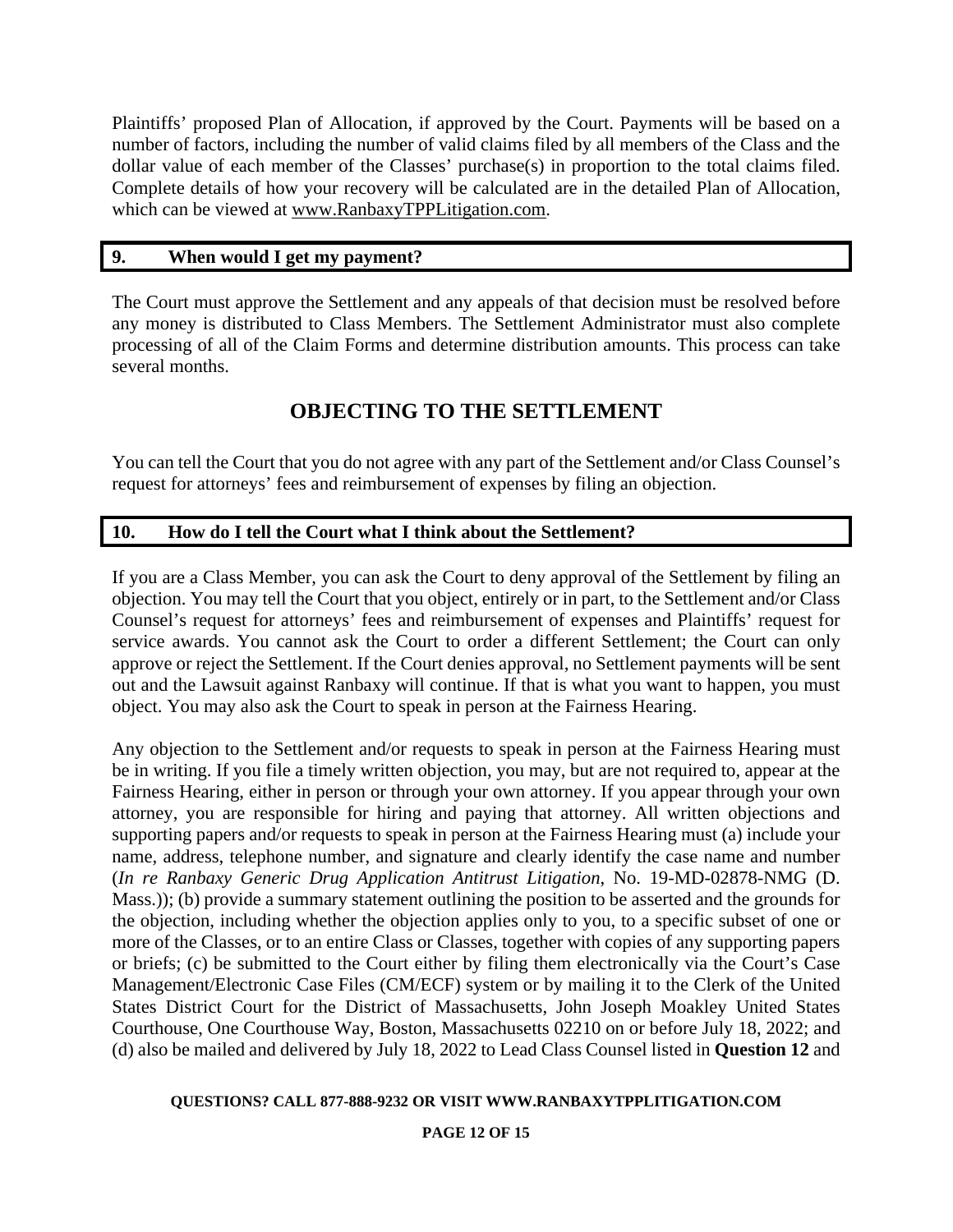to Defense Counsel: Jay P. Lefkowitz, Devora Allon, KIRKLAND & ELLIS LLP, 601 Lexington Avenue, New York, NY 10022.

# **IF YOU DO NOTHING**

## **11. What happens if I do nothing at all?**

If you are a Class Member and you do nothing, you will remain in the Class and be bound by the decision in the Action and on the Settlement, but you may not participate in the Settlement as described in this notice, if the Settlement is approved. To participate in the Settlement, you must complete, sign, and return the claim form before the claims filing deadline provided on the claim form and on the Settlement website to be eligible to receive a payment.

# **THE LAWYERS REPRESENTING THE CLASSES**

## **12. Do I have a lawyer in this case?**

The law firms listed below have been appointed by the Court as Lead Class Counsel for the Classes. Lead Class Counsel for the Classes are experienced in handling similar cases against other companies. Lead Counsel for the Classes are:

| LOWEY DANNENBERG, P.C.      | THE DUGAN LAW FIRM, APLC     |
|-----------------------------|------------------------------|
| One Tower Bridge            | One Canal Place - Suite 1000 |
| 100 Front Street, Suite 520 | 365 Canal Street             |
| West Conshohocken, PA 19428 | New Orleans, LA 70130        |
| Tel: (215) 399-4770         | $(504)$ 648-0180             |
| glawrence@lowey.com         | jdugan@dugan-lawfirm.com     |
| rnolan@lowey.com            | dscalia@dugan-lawfirm.com    |
| wolson@lowey.com            | tbenedetto@dugan-lawfirm.com |

You will not be personally charged for the services of these lawyers in litigating this case against the Defendants.

## **13. Should I hire my own lawyer?**

You do not need to hire your own lawyer because the lawyers appointed by the Court are working on your behalf. You may hire a lawyer and enter an appearance through your lawyer at your own expense if you so desire.

**QUESTIONS? CALL 877-888-9232 OR VISIT WWW.RANBAXYTPPLITIGATION.COM**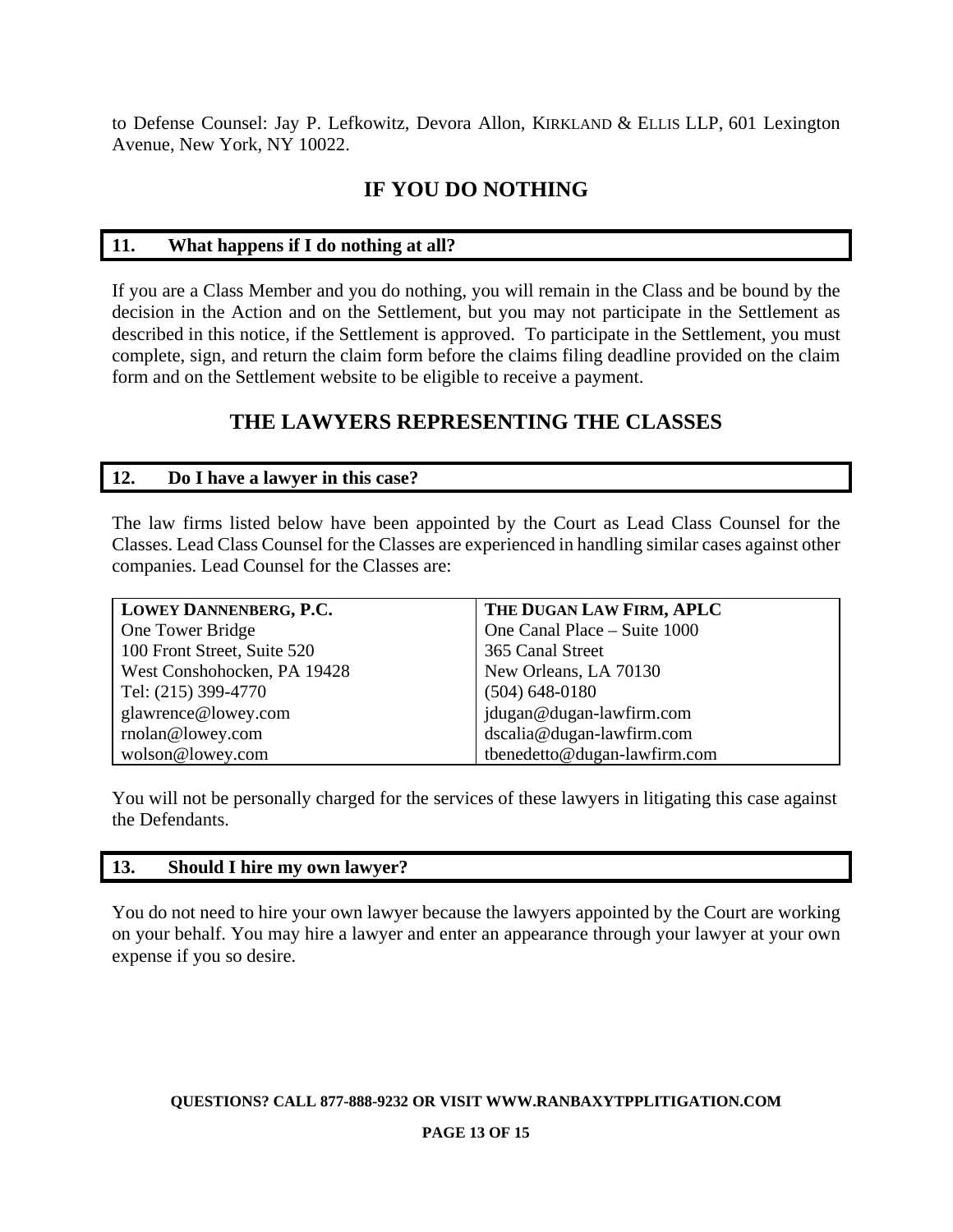## **14. How will the lawyers be paid?**

If the Court approves the Settlement, Class Counsel will ask the Court for an award of attorneys' fees of up to one-third of the Settlement Fund (net of litigation expenses and including a proportionate share of the interest), and reimbursement of litigation expenses incurred prior to the Settlement. Class Counsel may ask for service awards for the class representatives from the Settlement Fund for their efforts to date on behalf of the End Payor Classes. If the Court grants Class Counsel's requests, these amounts would be deducted from the Settlement Fund. You will not have to pay these fees, expenses, and costs out of your own pocket. The Administrative Expenses for the Settlement will also be paid out of the Settlement Fund.

Class Counsel's request for an award of attorneys' fees and reimbursement of expenses and for service awards for the class representatives will be filed with the Court and made available for download or viewing on or before June 27, 2022 on the Settlement website, on the Court docket in this case, which can be accessed, for a fee, through the Court's Public Access to Court Electronic Records (PACER) system at https://ecf.mad.uscourts.gov, and at the office of the Clerk of Court of the United States District Court for the District of Massachusetts, John Joseph Moakley United States Courthouse, One Courthouse Way, Boston, Massachusetts 02210, which can be visited between 9:00 a.m. and 4:00 p.m., Monday through Friday, excluding Court holidays. You can tell the Court you do not agree with Class Counsel's request for attorneys' fees and expenses, or for service awards for the class representatives, by filing an objection as described in **Question 10**.

## **THE FAIRNESS HEARING**

The Court will hold a hearing to decide whether to approve the Settlement. You may attend and you may ask to speak, but you do not have to.

## **15. When and where will the Court decide whether to approve the Settlement?**

The Court will hold a Fairness Hearing at 11:00 a.m. on September 8, 2022, before Judge Nathaniel Gorton in Courtroom 4 at the U.S. District Court for the District of Massachusetts, John Joseph Moakley United States Courthouse, One Courthouse Way, Boston, Massachusetts 02210. At this hearing, the Court will consider whether the Settlement is fair, reasonable and adequate. If there are objections, the Court will consider them. After the hearing, the Court will decide whether to give final approval to the proposed Settlement. We do not know how long the decision will take.

The time and date of the Fairness Hearing may change without additional mailed or publication notice. For updated information on the hearing, visit www.RanbaxyTPPLitigation.com or check the Court docket in this case, for a fee, through the Court's Public Access to Court Electronic Records (PACER) system at https://ecf.mad.uscourts.gov.

### **QUESTIONS? CALL 877-888-9232 OR VISIT WWW.RANBAXYTPPLITIGATION.COM**

### **PAGE 14 OF 15**